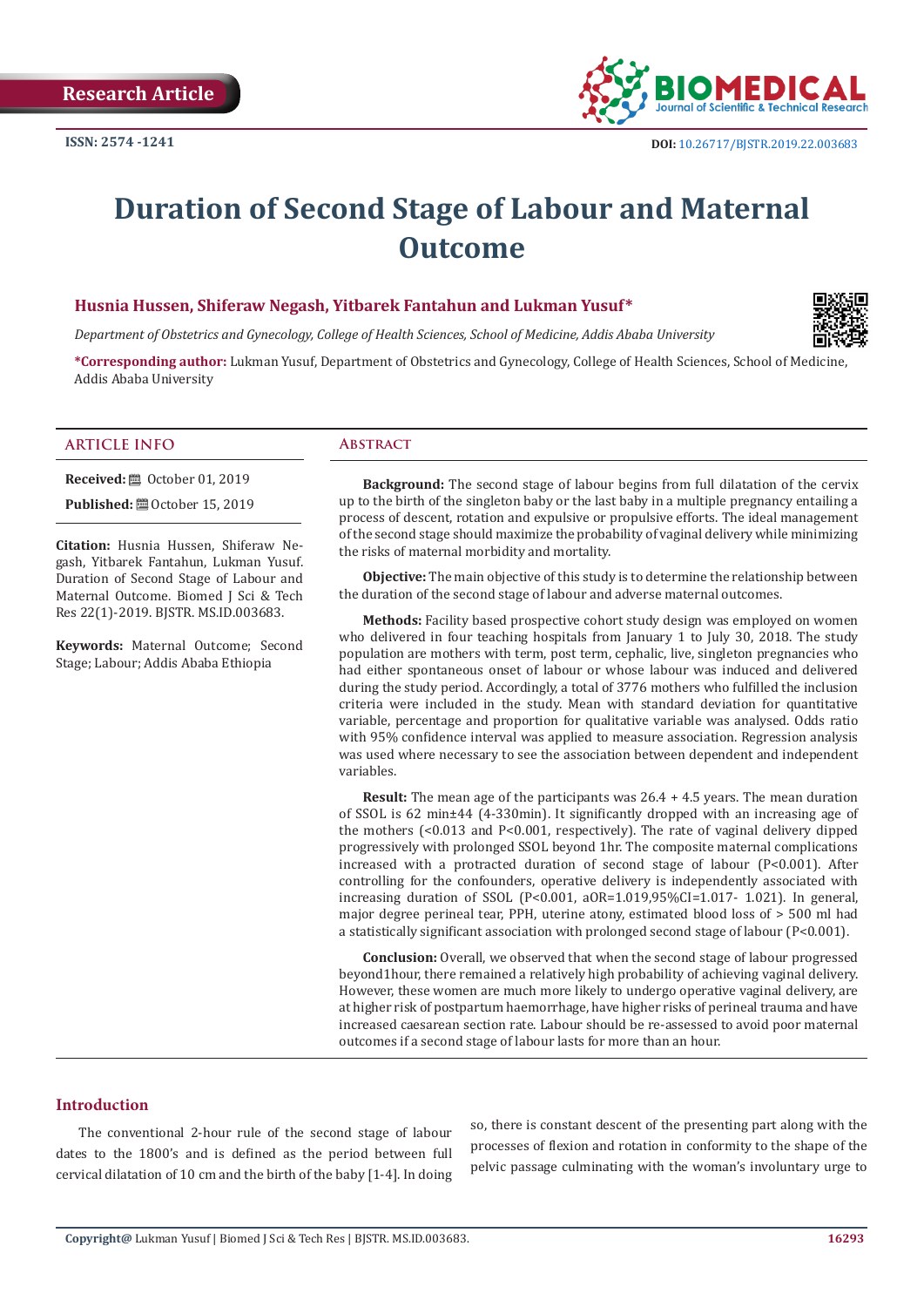bear down as a result of increased intra-abdominal pressure and expulsive uterine contractions and finally giving birth. Abnormal labour is more associated with a conundrum of semantic issues (abnormal labour, dystocia, protraction disorder, arrest disorder) implying failure to progress and an abnormally long latent phase or second stage that is described as prolonged deviating from the usual description of normal labour. Although labour is regarded as a physiological phenomenon, there is a tremendous work output, energy expenditure, fluid and electrolyte imbalances and physical exhaustion as well as alterations in the psyche of the parturient.

The epidemiology of the length of labour was reported by Friedman in several landmark articles over 60 years ago that are very much respectfully and academically accepted to date [2,3]. These studies changed modern obstetrics; most specifically, they led to specific normative guidelines on the length of the first and second stages of labour. It is very recently that the ACOG had modified and defined prolonged second stage in nulliparous patients as a lack of continuing progress for 3 hours with regional anaesthesia or 2 hours without regional anaesthesia; for multiparous patients, a lack of progress for 2 hours with or 1 hour without regional anaesthesia [4]. It is recommended by the WHO that the women should be informed of the reality that the duration of the second stage varies from one woman to another and in that in the first labours, birth is usually completed within 3 hours whereas in subsequent labours, birth is usually effected within 2 hours [5].

The clinical practice dictates that as the duration of second stage of labour increases, there are likelihoods to encounter increased risk of a multitude of maternal and neonatal morbidity [6-9]. Retrospective chart reviews and cohort studies demonstrated that there exist a possibility of difficult cesarean sections andinstrumental vaginal deliveries with resultant maternal morbidities like postpartum haemorrhage, uterine atony, severe obstetric lacerations, chorioamnionitis, puerperal sepsis and third or fourth-degree perineal lacerations with most prolonged second stages of labour [4,10-15]. The second stage of labor is regarded as the climax of the birth by the delivering woman, her partner, and the care provider [16]. It has been thought of as a time of particular asphyxial risk for the fetus and maternal morbidity. The perceived risks have been invoked to justify arbitrary time limits and high rates of interferences including operative vaginal and abdominal deliveries [10,17,18]. The second stage of labor is often regarded as a time when mother and obstetrician are physically and mentally exhausted and there is a great temptation to "do something" to end the labor [17]. There is no study done in Ethiopia that evaluated the effect of duration of second stage of labour on maternal outcome. Thus, the study will shade light into this important issue, serve as a reference and contribute to a much larger scale of nationwide undertakings. We would like to bring forth our intention of treating perinatal outcome separately in the light of the bulky nature of the study and avoid undue congestion of data.

# **Materials and Methods**

This facility-based prospective cohort study of women in labour who reached second stage was conducted in four teaching government hospitals in Addis Ababa from January 1 to July 30, 21019. The four teaching hospitals are Tikur Anbesa Specialized Hospital (TASH), Gandhi Memorial Hospital (GMH), Zewditu Memorial Hospital (ZMH) and Yekatit 12 Hospital (Y 12 H). It is to be noted that the institutions have ante partum, intra partum and postpartum services for obstetric patients. Their delivery wards have active pre-labour beds, second stage rooms, delivery couches and neonatal resuscitation rooms with radiant heater, oxygen and suction machine. They are invariably staffed by midwives, interns, residents and consultants. This cohort study design was employed on all women with pregnancy beyond 37 gestational weeks (term, post term, vertex) with live and singleton births who reached or otherwise were referred to in second stage of labour and delivered in the four teaching hospitals. All the parturient who did not fulfill these criteria including those with underlying medical complications warranting immediate delivery, who came from home or referring centers at second stage were excluded from the study.

The minimum cohort sample size was determined using Epiinfo stat-calc using, as a reference, an article by Yueh Chang Kuo and et al. [19]. A sample size of 1550 for the exposed and nonexposed each making for the total sample size of 3100 was initially calculated. Adding a 10% non- response rate of 310 for the total sample size, the sum was put at 3410. We found it convenient and opted for more cases bringing up the final sample size to 3776. The independent variables analyzed included socio-demographic characteristic, gravidity, parity, gestational age, birth weight, mode of delivery and antenatal complications (PROM, chorioamnionitis, hypertension, gestational diabetes, cesarean scar…) whereas the dependent variables of importance were maternal outcomes that included postpartum haemorrhage (estimated blood loss of > 500 ml or 10% drop in haematocrit after delivery ), chorioamnionitis, perineal trauma (third- or fourth-degree lacerations), operative vaginal delivery and Cesarean delivery.

Mean with standard deviation for quantitative variable, percentage and proportion for qualitative variable was analyzed. To control the effect of confounding variables, stepwise multiple logistic regression analysis was carried out and Adjusted Odds Ratios (AORs) employed to explore the real association. A confidence limit of 95% and p-value less than 0.05 was used as cut of point to see presence of statistical significance. Chi square and Fisher exact test was also used for categorical variables. The maternal data were collected by the principal investigator and trained health care provider attending the procedure and other health professionals oriented about the data collection process. The duration of second stage of labour was determined based on the number in minutes from the first cervical examination that revealed full dilatation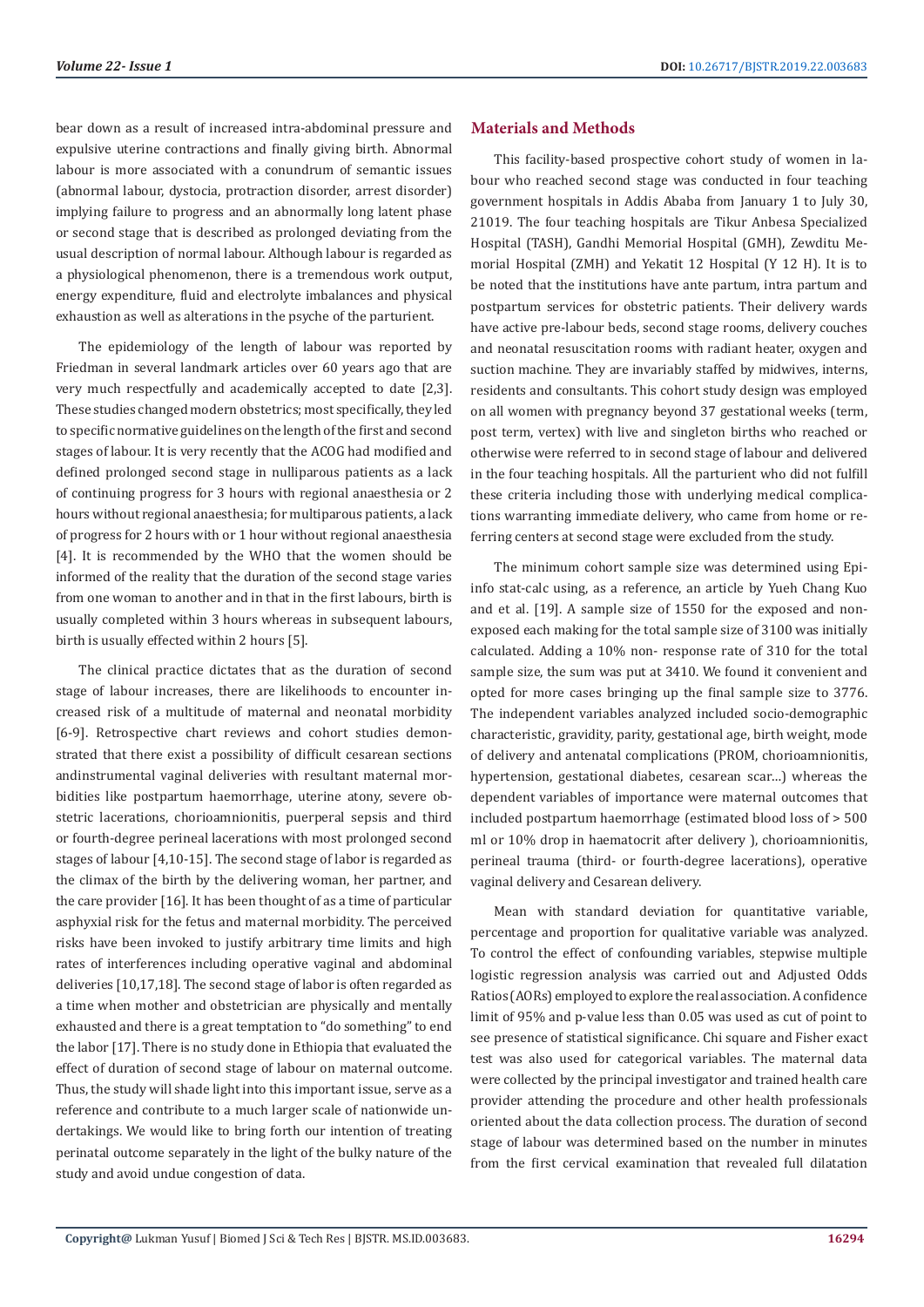until the time of the delivery. Data cleaning was performed to check for outliers, missed values and any inconsistencies before the data were analyzed using the software. Ethical clearance was obtained from the Ethical Clearance Committee of the Department of Obstetrics and Gynaecology. Communication to the medical directors of each hospital was made through formal letter obtained from the Department. Participation was on voluntary basis and no remunerations were issued to anybody for any reason.

### **Results**

A total of 3776 mothers who fulfilled the inclusion criteria were included in the study. Majority of them, 1606 (42.5%) gave birth in Black Lion Hospital, the rest were in Yekatit 12, Gandhi Memorial, and Zewditu Memorial Hospitals, 794(21%), 698(18.5%), 678 (18%) respectively. The mean age of the mothers was 26.4±4.5 (14- 45) with 3112(82.4%) of the population falling in the age range of 20-30 years. The median family income per month in ETB calculated at 3000 (200-47000). Almost all, 3682 (97.5%) were from Addis Ababa and its environs, with Amharas 1552(41.1%) and Oromos 933(24.7%) making for the bulk of the study population. Orthodox Christianity 2186(57.9%) and Islam 1167(30.9%) constituted the main religious domains. Majority, 1809(47.9%) were housewives followed by private employees 1174(31.1%). Most study subjects 2945(78%) had above a primary level school education (Table 1).

**Table 1:** Sociodemographic characteristics of the mothers.

| <b>Socio Status</b>       | Demographic         | <b>Number</b>  | Percent |
|---------------------------|---------------------|----------------|---------|
|                           | Addis Ababa         | 3681           | 97.5    |
| Address                   | Out of Addis Ababa  | 95             | 2.5     |
|                           | Amhara              | 1563           | 41.1    |
|                           | Oromo               | 931            | 24.7    |
|                           | Gurage              | 522            | 13.8    |
| Ethnicity                 | Silte               | 231            | 5.9     |
|                           | Others              | 231            | 6.1     |
|                           | Married             | 3639           | 96.4    |
|                           | Single              | 120            | 3.2     |
| Marital status            | Widowed             | 17             | 0.5     |
|                           | Orthodox            | 2185           | 57.9    |
|                           | Muslim              | 1165           | 30.9    |
| Religion                  | Protestant          | 413            | 10.9    |
|                           | Catholic            | 9              | 0.2     |
|                           | Others              | $\overline{4}$ | 0.1     |
|                           | Housewife           | 1809           | 47.9    |
|                           | Government employee | 622            | 16.5    |
|                           | Private employee    | 1173           | 31.1    |
| Occupation                | Daily labourer      | 128            | 3.4     |
|                           | Students            | 21             | 0.6     |
|                           | Merchants           | 19             | 0.5     |
|                           | Others              | $\overline{4}$ | 0.1     |
|                           | Illiterate          | 335            | 8.9     |
|                           | Read and write      | 494            | 13.1    |
| <b>Educational Status</b> | Primary school      | 1046           | 27.7    |
|                           | Secondary school    | 1103           | 29.2    |
|                           | College and above   | 796            | 21.1    |

Of the study population, 2897 (76.7%) had ANC follow up at HC and were referred to hospitals for delivery for different reasons. The reason for referral was not clearly described in 2156(74.5%) except for the statement "for better care" (Table 2). The mean GA was 40.14±1.52 (37- 43+6) weeks. The mean hematocrit level at admission was 39.06±3.3 (21-51). The onset of labor was spontaneous in 3466(91.8%) of the study subjects, of which 139(3.7) had their labor augmented. Whereas, 310(8.2%) of the mothers had their labor induced, the most common indications being; preeclampsia, post term, and PROM comprising 102(32.9%), 95(30.6%), and 90(29%), respectively. The median duration of labor was 12.3 hours while the mean is 14.4±8.3 (2-72hours). The mean duration of SSOL was put at 62 min±44 (4-330min). The mean duration of SSOL in nullipara was 69.4±47.4 (5-330) minutes, multipara 55.7±39.5 (4-288) minutes, and in grand multipara 52±32 (10-130) minutes, the difference was statistically significant, P<0.001. The mean duration of SSOL was significantly higher at ZMH than BLH, GMH, and Y12H, (83.8 versus 54.2 P< 0.001), (83.8 versus 66.6 P<0.001) (83.8 versus 59.4 P<0.001) respectively.

**Table 2:** Maternal outcomes of the mothers.

| <b>Most common reasons Forreferral</b> | <b>Number</b> | Percent        |  |  |
|----------------------------------------|---------------|----------------|--|--|
| Prolonged labour                       | 251           | 6.9            |  |  |
| Postterm                               | 139           | 3.7            |  |  |
| Hypertension                           | 106           | 2.8            |  |  |
| <b>PROM</b>                            | 99            | 2.6            |  |  |
| Non reassuring fetal status            | 65            | 1.7            |  |  |
| Better care                            | 2159          | 57.1           |  |  |
| Hospital ANC                           | 879           | 23.2           |  |  |
| Others                                 | 78            | $\overline{2}$ |  |  |
| Gravidity                              | <b>Number</b> | Percent        |  |  |
| 1 <sup>st</sup> 1615                   |               | 42.8           |  |  |
| 2 <sup>nd</sup> 1226                   |               | 32.5           |  |  |
| 3rd 573                                |               | 15.2           |  |  |
| 4 <sup>th</sup> 220                    |               | 5.8            |  |  |
| $\geq 5^{\text{th}}$ 142               |               | 3.7            |  |  |
| Parity                                 | Number        | Percent        |  |  |
| 0                                      | 1997          | 52.9           |  |  |
| $\mathbf{1}$                           | 1116          | 29.6           |  |  |
| $\overline{c}$                         | 423           | 11.2           |  |  |
| 3                                      | 175           | 4.6            |  |  |
| $\overline{4}$                         | 31            | 0.8            |  |  |
| $\geq 5$                               | 34            | 0.9            |  |  |
| <b>Antepartum morbidity</b>            | <b>Number</b> | Percent        |  |  |
| <b>PROM</b>                            | 297           | 7.9            |  |  |
| HT                                     | 255           | 6.8            |  |  |
| Previous c/s scar                      | 97            | 2.6            |  |  |
| <b>APH</b>                             | 25            | 0.7            |  |  |
| <b>Diabetes</b>                        | 19            | 0.5            |  |  |
| Chorioamnionitis                       | 32            | 0.8            |  |  |
| Others                                 | 67            | 1.7            |  |  |
| <b>Mode of delivery</b>                | <b>Number</b> | Percent        |  |  |

**Copyright@** Lukman Yusuf | Biomed J Sci & Tech Res | BJSTR. MS.ID.003683.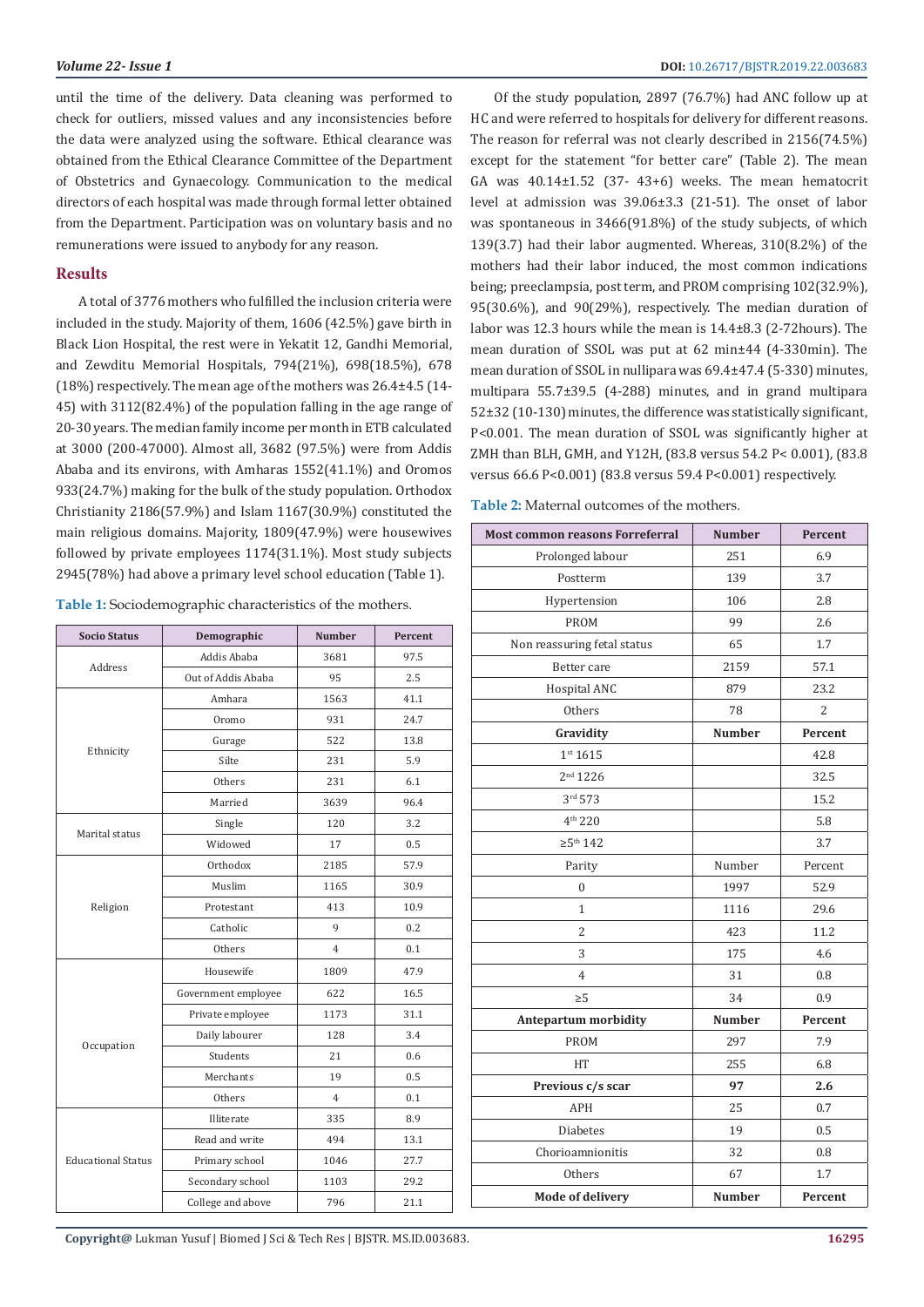| <b>SVD</b>                         | 3404      | 90.1    |  |
|------------------------------------|-----------|---------|--|
| <b>CS</b>                          | 157       | 4.2     |  |
| Forceps                            | 79        | 2.1     |  |
| Vacuum                             | 136       | 3.6     |  |
| Total                              | 3776      | 100.0   |  |
| <b>Duration of SSOL in minutes</b> | Frequency | Percent |  |
| $<$ 30 min                         | 595       | 15.8    |  |
| $ 1$ hr                            | 2108      | 55.8    |  |
| $<$ 2 $hr$                         | 3257      | 86.3    |  |
| $3hr$                              | 3668      | 97.1    |  |
| <4hr                               | 3753      | 99.4    |  |
| $\geq 4$ hr                        | 23        | 0.6     |  |

As maternal age increased, duration of labor significantly decreased (P=0.013). It was also observed that as maternal age increased, the SSOL significantly dropped (P=0.001) as 53.1% of mothers <20 years old delivered within 1 hour whereas 63.8% of mothers aged ≥35years delivered within the same time limit. Maternal age and weight of the baby revealed a significant positive correlation (P<0.001) as much as a higher maternal income contributed to an increased weight of the baby significantly (P=0.003). The mean EBL is 251ml±105 (100ml-1500ml). A total of 406(10.8%) mothers had one or more maternal complications. Of the total study subjects who had complications; 28(0.7%) had uterine atony, 10(0.3%) major degree perineal tear, 12(0.3%) of the mothers had pre and postpartum hematocrit difference of ≥10%. EBL>500ml was found in 121(3.2%) of the total studied subjects, the overall rate of PPH in the study population was 125(3.3%). As parity increased, hematocrit values of the mothers at admission registered at significantly the lower levels (P<0.001) compared to the low parity or nulipara. There was no significant association in antenatal morbidity with parity (P=0.905). As parity increased, duration of labor and duration of SSOL significantly decreased for both (P<0.001). As parity increased, it was shown that weight of the baby also significantly increased (P<0.001). There was statistically significant positive correlation between parity and maternal morbidity, as a higher parity resulted in increased maternal complication (p<0.001). There was statistically significant negative correlation between antenatal morbidity and GA at delivery

**Table 3:** Delivery mode with increasing duration of SSOL.

(P<0.001). Duration of labor and GA had a statistically significant positive correlation (P<0.001). However, duration of SSOL had no significant association with GA (P=0.740). There was no significant association in maternal complication with GA (P=0.146).

Those mothers who were induced had significantly shorter duration of labor than those whose labor started spontaneously (P<0.001). Those mothers who were induced demonstrated significantly shorter duration of SSOL than those whose labor started spontaneously (P=0.009). Significantly more mothers having antenatal complications were induced compared to those with no antenatal complications (24.4% vs. 4.3%, P<0.001). However, the composite maternal morbidity of those mothers who were induced was not significantly different from those who had spontaneous onset of labor (P=0.278). The mothers who were augmented had significantly longer duration of labor and SSOL than those who were not, P<0.001 and 0.016, respectively. There rate of maternal morbidity was significantly higher among those augmented than those who were not, (24.3 % versus 15.6%, P=0.009 and 21.4% versus 10.3%, P<0.001), respectively.

Duration of SSOL had a statistically significant negative correlation with income, gravidity and parity  $(P<0.001)$ . The mean duration of SSOL was significantly longer in those mothers who had operative delivery compared to SVD (107.4min vs. 58.1min, P<0.001). After controlling for confounders, operative delivery was independently associated with increasing duration of SSOL (P<0.001, aOR=1.019 and 95%CI=1.017 to 1.021). Duration of SSOL and weight of the baby showed a statistically significant positive correlation (P=0.021). Vaginal delivery rate progressively decreased with increasing duration of SSOL beyond 2hrs and the difference was statistically significant. For those mothers who delivered within 1hr of SSOL the rate was 95.1% compared to 37.5% to those who delivered after 4-hours of SSOL (P<0.001) (Table 3). Uterine atony was significantly associated with mothers whose SSOL ≥4hrs compared to ≤1hr (8.3% vs. 0.5%, p=0.002, aOR=15.0 and 95%CI is 2.7-81.8). Major degree tear was significantly higher and more frequently seen in mothers whose SSOL was ≥4hrs compared to ≤1hr (4.2% vs. 0.2%, P=0.006, aOR=26.5 and 95% CI is 2.5-276). EBL had a statistically significant positive correlation with duration of SSOL (P<0.001).

|            | Delivery (%) |             |         | Delivery (%) |            |         | Delivery (%) |             |         |
|------------|--------------|-------------|---------|--------------|------------|---------|--------------|-------------|---------|
|            | ≤1hr         | $\geq 2$ hr | P-value | $ 1$ hr      | $\geq 3hr$ | P-value | ≤1hr         | $\geq 4$ hr | P-value |
| <b>SVD</b> | 95.1         | 66.3        | < 0.001 | 91.5         | 45         | < 0.001 | 95.1         | 37.5        | < 0.001 |
| C/S        | 2.2          | 12.3        | < 0.001 | 2.2          | 18.3       | < 0.001 | 2.2          | 16.7        | < 0.001 |
| 0VD.       | 2.7          | 21.4        | < 0.001 | 4.8          | 36.7       | < 0.001 | 2.7          | 45.8        | < 0.001 |

PPH was more common in mothers whose duration of SSOL was ≥3hr compared to < 1hr (13% vs. 1.8%, P<0.001, aOR=8.1 and 95%CI is 4.2-15.6). EBL>500ml was significantly associated with operative delivery (P<0.001, aOR=50.99 and CI=30.8-84.2) Table

4). It was shown in our study that as the duration of SSOL increased, the presence of composite maternal complication also increased P<0.001. Composite maternal complication was more prevalent in those mothers whose duration of SSOL was ≥3hr compared to <1hr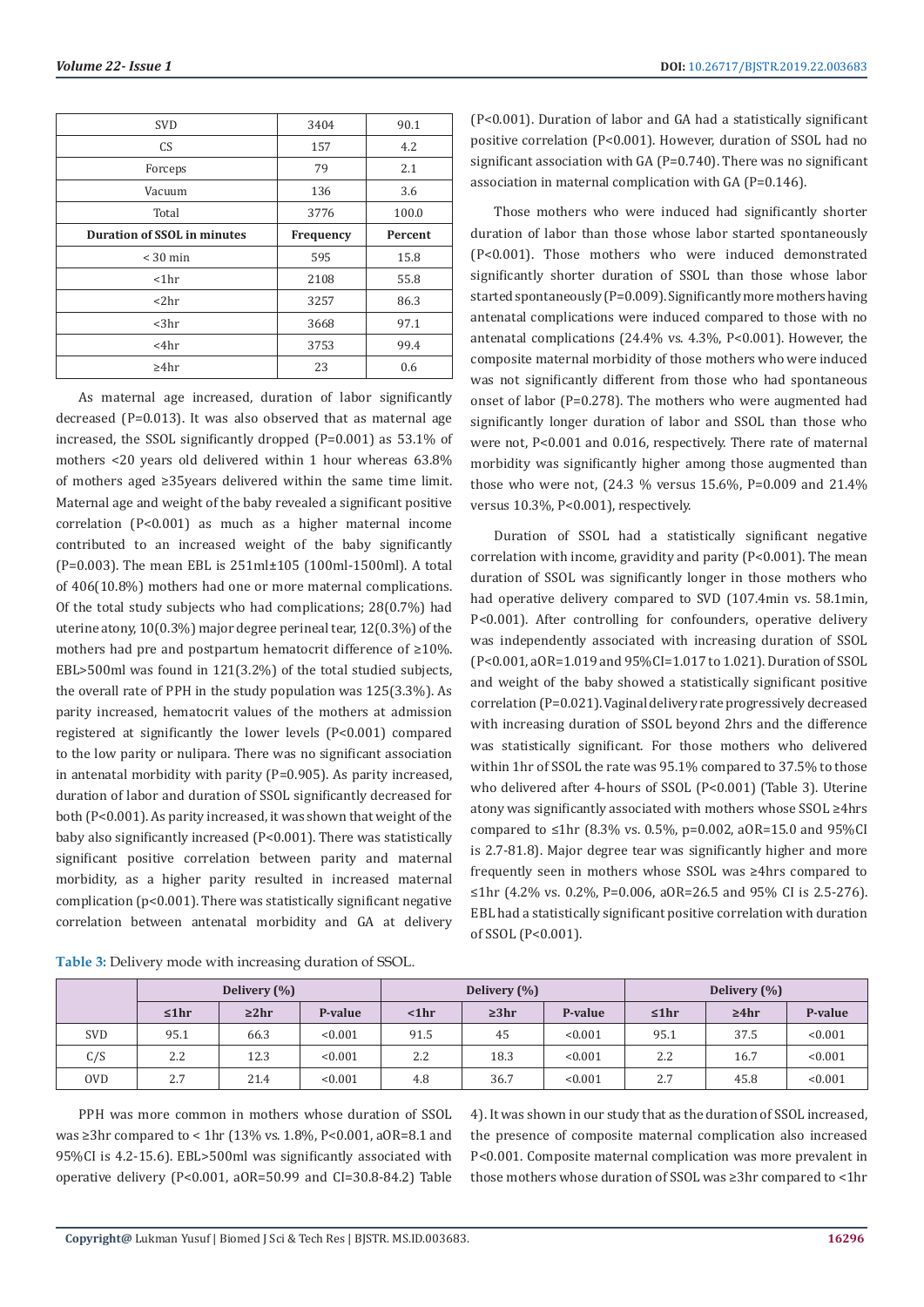(56.9% vs. 5.7%, P<0.001, aOR=19.5 and 95%CI is 12.7-29.8); and ≥4hr compared to ≤1hr (62.5% vs. 5.7%, P<0.001, aOR=24.3 and 95%CI is 10.3-57.4). When adjusted for GA, the duration of SSOL after 1hr showed a significantly strong association with composite maternal complication at any GA (P<0.001l) (Table 4).

| Table 4: Comparison of maternal outcome with increasing duration of SSOL. |  |
|---------------------------------------------------------------------------|--|
|---------------------------------------------------------------------------|--|

| <b>Maternal outcome</b>                | (% ) | (%)        | <b>Unadjusted</b> |              | <b>Adjusted</b> |         |      |              |
|----------------------------------------|------|------------|-------------------|--------------|-----------------|---------|------|--------------|
|                                        | ≤1hr | $\geq 2hr$ | P-value           | <b>OR</b>    | 95%CI           | P-value | aOR  | 95%CI        |
| C/S                                    | 2.2  | 12.3       | < 0.001           | 6.3          | $4.3 - 9.2$     | < 0.001 | 8.0  | $5.4 - 11.8$ |
| <b>OVD</b>                             | 2.7  | 21.4       | < 0.001           | 9.6          | $7.0 - 13.3$    | < 0.001 | 9.8  | $7.0 - 13.7$ |
| Uterine atony                          | 0.5  | 1.3        | 0.026             | 2.78         | $1.0 - 7.0$     | 0.021   | 3.1  | $1.1 - 8.1$  |
| Tear                                   | 0.2  | 0.8        | 0.033             | 3.8          | $1.0 - 14.2$    | 0.057   | 3.7  | 0.96-14.4    |
| PPH                                    | 1.8  | 9.2        | < 0.001           | 5.5          | $3.6 - 8.4$     | < 0.001 | 5.6  | $3.6 - 8.6$  |
| Composite Maternal Complication        | 5.7  | 34.9       | < 0.001           | $6.9 - 11.4$ | < 0.001         | < 0.001 | 8.3  | $6.4 - 10.8$ |
|                                        | ≤1hr | $\geq 2hr$ | P-value           | <b>OR</b>    | 95%CI           | P-value | aOR  | 95%CI        |
| C/S                                    | 2.2  | 18.3       | < 0.001           | 5.8-17.7     | < 0.001         | 16.4    | 16.4 | $9.0 - 29.9$ |
| <b>OVD</b>                             | 2.7  | 36.7       | < 0.001           | 13.0-32.6    | < 0.001         | 23.6    | 23.6 | 14.3-38.8    |
| Uterine atony                          | 0.5  | 3.7        | < 0.001           | 7.7          | $2.4 - 24.4$    | 0.002   | 7.3  | $2.1 - 24.9$ |
| Tear                                   | 0.2  | 0.9        | 0.132             | $0.5 - 39.1$ | 0.142           | 5.3     | 5.3  | $0.5 - 50$   |
| PPH                                    | 1.8  | 13.0       | < 0.001           | 8.0          | $4.2 - 15.2$    | < 0.001 | 8.1  | $4.2 - 15.6$ |
| <b>Composite Maternal Complication</b> | 5.7  | 56.9       | < 0.001           | 21.9         | 14.4-33.2       | < 0.001 | 19.5 | 12.7-29.8    |
|                                        | ≤1hr | $\geq 4hr$ | P-value           | <b>OR</b>    | 95%CI           | P-value | aOR  | 95%CI        |
| C/S                                    | 2.2  | 16.7       | < 0.001           | 9.0          | 2.9-27.4        | < 0.001 | 17.8 | $5.2 - 60.8$ |
| <b>OVD</b>                             | 2.7  | 45.8       | < 0.001           | 30.1         | 13.0-69.6       | < 0.001 | 35.2 | 13.7-90.4    |
| Uterine atony                          | 0.5  | 8.3        | < 0.001           | 18.4         | 3.9-87.5        | 0.002   | 15.0 | 2.7-81.8     |
| Tear                                   | 0.2  | 4.2        | < 0.001           | 21.2         | 2.3-189.3       | 0.006   | 26.5 | $2.5 - 276$  |
| PPH                                    | 1.8  | 12.5       | < 0.001           | 7.75         | 2.23-26.9       | 0.002   | 7.3  | $2.0 - 26.2$ |
| <b>Composite Maternal Complication</b> | 5.7  | 62.5       | < 0.001           | 27.7         | 11.9-64.4       | < 0.001 | 24.3 | 10.3-57.4    |

# **Discussion**

Analgesia and anaesthesia have occupied a pivotal role in the practice of modern obstetrics. There has always been a well adhered dictum that it is divine to abolish pain in labour in particular and especially during the second stage of labour. Epidural anaesthesia in labour in a low resource setting may be a farfetched well intended phenomenon but a clear distinction between the haves and havenots. None of the women in our study had epidural anaesthesia and all the comparisons are based and made on the conventional rules despite lack of uniform and strict definition of duration and treatment of second stage of labor [2,20,21]. The mean duration of SSOL found in the current study, 62 min with a range 4 to 330 minutes is approximately comparable with the study done that showed the mean duration of the second stage of labour to be 70min (range 2–387, SD +73min) [20].

Concerning the nullipara, the mean duration of SSOL was 69.4min±47.4 (5-330) min. This is much shorter when compared to the most recent study done by Sandström which stated that, the median duration of second stage of labour was 93 min and 95% were delivered within 272 min (4.5 h) [22]. This variation could partly be explained by the difference in the studied population and the local policy and guidelines of the management of labour. It was also observed that only 15.8% of the mothers in this study delivered within 30minuts, 55.8% within an hour and 86.3% within 2hours after they reached SSOL. This is contrary to the study done by Duignan which states that even 83% of the primiparas gave birth within an hour and 98.5% of multipara delivered with in 2 hour [23]. Nevertheless, it is similar to Friedman's study which evaluated the natural course of labour and noted that most nulliparous women without epidural anesthesia delivered within 2 hours [2,3].

In our study, only 2.9% of the labouring mothers stayed for more than 3 hours in SSOL. This is in contrast to the publication by Allen et al. where it is stated that 14.8% of nulliparous women were identified as having a second stage of labour duration longer than 3 hours and 3.2% of multiparous women were identified as having a second stage of labour duration of longer than 2 hours [24]. We have also observed that as maternal age and parity increases duration of SSOL significantly decreases. This is also true for most of the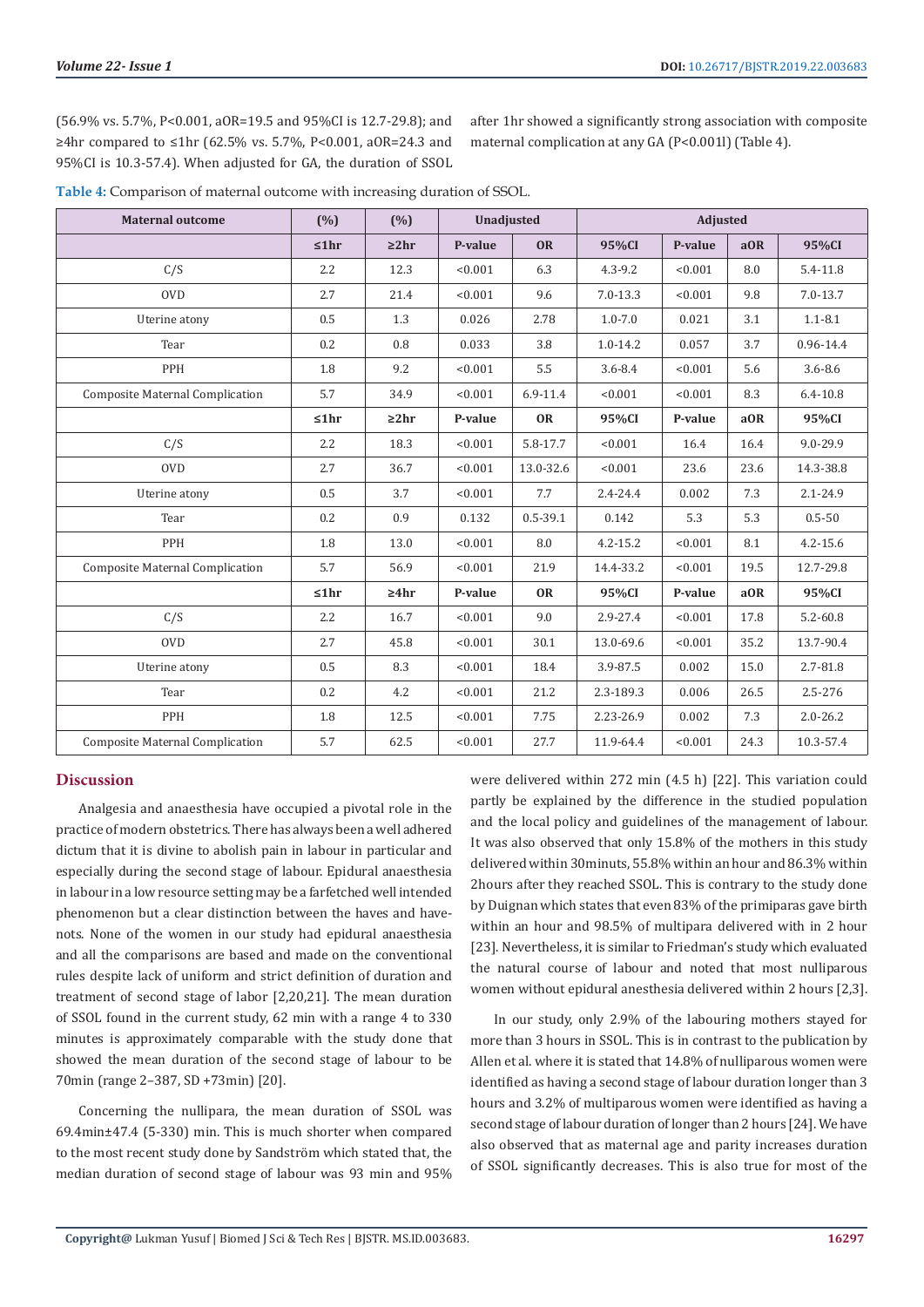studies done previously [12,19,23]. As shown in our study, EBL had a statistically significant association with duration of SSOL. PPH is more common in those mothers whose duration of SSOL is ≥2hr compared to ≤1hr 9.2% vs. 1.8%. This association is also seen in another study that showed that there is slight increase in PPH after duration of SSOL is extended beyond 2 hours, but the association is more significant after the duration of SSOL is more than 3 hours [25]. Our finding showed that increased blood loss is more common among mothers delivered by operative means compared to SVD at any time; and other studies also reported the same [24].

The actual rate of SVD of 95.4%, 45% and 37.5% decline as a factor of time is well substantiated as duration of SSOL increased from < 1hr, > 3hr and >4hours, respectively. This is comparable with the study done by Rouse etal, which calculated the SVD rate to be 85% when the duration was 1 hour to 24.2% when the duration of SSOL is >3hr and 9% when it was 5 hours [12]. However, the rate of vaginal delivery is much higher than the study done by Yueh-Chang Kuo and colleagues which showed spontaneous vaginal delivery occurring in 82.3% of patients with a normal second stage (<120min), and33.2% of patients with a prolonged second stage of ≥120min [19].

Contrary to this, caesarean section rate progressively increased from 2.2% when duration SSOL is < 1hr to 18.3 % when duration of SSOL is ≥3hr and 16.7% when duration of SSOL is ≥ 4hr. According to Rouse et.al caesarean section rate with duration of SSOL is almost comparable to our study upto 3 hr but after that it is much higher; caesarean section rate is 1.4% when duration of SSOL is < 1hr but it is 38.3% when duration of SSOL is ≥3hr and 47.4% when duration of SSOL is ≥ 4 hr [12]. Operative vaginal delivery rate also increased with increasing duration of SSOL, from 2.7% when the duration was ≤1hr to 36.7% when duration of SSOL was ≥3hr. comparable result is also seen on the Rouse DJ et al study which showed OVD rate of 34.6% when duration of SSOL is >3hr [12]. But the result is much different from the study done in Taiwan which showed a higher rate of instrumental vaginal delivery, that is 17.7% within a normal second stage (<120min) and 66.7% within a prolonged second stage (≥120min) [19].

Major degree tear is significantly associated with duration of SSOL when duration of SSOL ≥2hr compared to ≤1hr (0.8% vs. 0.2%). However, when adjusted for possible confounder the significance was lost for this comparison. When we compare duration of SSOL ≥4hr to ≤1hr for major degree tear it is significantly higher even after adjusting for confounders (4.2 vs. 0.2, P=0.006, aOR=26.5, 95%CI 2.5-276). This figure is different from study done by the Rouse DJ et. al which showed that major degree tear is 23.5% in those mothers who stayed in SSOL for more than 4 hours [12]. The study in Munich showed higher results; patients with a prolonged second stage of labour sustained such a tear significantly more often (7.7%) than patients with a normal duration of second stage (2.9%). The highest incidence of these tears was observed in patients with duration of the second stage longer than 4hr (12.8%).

Patients with a vaginal operative delivery suffered significantly more often from a third-degree sphincter tear (9.3%) than patients with a spontaneous delivery 2.9% [20]. Unlike the setups in the more advanced countries where there exist the personnel, the finance, the infrastructure, logistics including medicines and gadgets like fetal electrocardiography, cardiotocography, strict policies in implementing partographs and rules and regulations in place pertaining to one-to-one follow up and monitoring during labour that obviously highlight the differences and accentuates the reasons for undertaking such a study. This study will generate evidence on effect of duration of second stage on maternal outcome in our setup that would serve as future building blocks.

### **Acknowledgment**

Our deepest thankfulness is extended to the Department of Gynaecology and Obstetrics, Addis Ababa University, the medical directors of the four corresponding hospitals, the data collectors and supervisors as well as to those who have directly or indirectly contributed and supported throughout the study and preparation of the manuscript.

### **References**

- 1. [Hellman LM, Prystowsky H \(1952\) The duration of the second stage of](https://www.ncbi.nlm.nih.gov/pubmed/14933479) [labor. Am J Obstet Gynecol 63\(6\): 1223-1233.](https://www.ncbi.nlm.nih.gov/pubmed/14933479)
- 2. [Friedman EA \(1954\) The graphic analysis of labor. Am J Obstet Gynecol](https://www.ncbi.nlm.nih.gov/pubmed/13207246) [68\(6\): 691-703.](https://www.ncbi.nlm.nih.gov/pubmed/13207246)
- 3. [Friedman EA \(1955\) Primigravid labor: A graphicostatistical analysis.](https://journals.lww.com/greenjournal/Citation/1955/12000/Primigravid_Labor__A_graphicostatistical_analysis.1.aspx) [Obstet Gynecol 6\(7\): 567-589.](https://journals.lww.com/greenjournal/Citation/1955/12000/Primigravid_Labor__A_graphicostatistical_analysis.1.aspx)
- 4. [Laughon K, Berghella V, Reddy Uma M, Sundaram R, Zhaohui Lu, et al.](https://www.ncbi.nlm.nih.gov/pubmed/24901265) [\(2014\) Neonatal and Maternal Outcomes with Prolonged Second Stage](https://www.ncbi.nlm.nih.gov/pubmed/24901265) [of Labor. The American College of Obstetricians and Gynecologists](https://www.ncbi.nlm.nih.gov/pubmed/24901265) [124\(1\): 57-67.](https://www.ncbi.nlm.nih.gov/pubmed/24901265)
- 5. (2018) WHO Reproductive Health Library. WHO recommendation on definition and duration of the second stage of labour (February 2018). The WHO Reproductive Health Library; Geneva: World Health Organization.
- 6. [Saunders NS, Paterson CM, Wadsworth J \(1992\) Neonatal and maternal](https://www.ncbi.nlm.nih.gov/pubmed/1622909) [morbidity in relation to the length of the second stage of labour. Br J](https://www.ncbi.nlm.nih.gov/pubmed/1622909) [Obstet Gynaecol 99\(5\): 381-385.](https://www.ncbi.nlm.nih.gov/pubmed/1622909)
- 7. [Myles TD, Santolaya J \(2003\) Maternal and neonatal outcomes in patients](https://www.ncbi.nlm.nih.gov/pubmed/12850607) [with a prolonged second stage of labor. Obstet Gynecol 102\(1\): 52-58.](https://www.ncbi.nlm.nih.gov/pubmed/12850607)
- 8. [Leveno KJ, Nelson DB, McIntire DD \(2016\) Second stage labor: How long](https://www.ncbi.nlm.nih.gov/pubmed/26546847) [is too long? Am J Obstet Gynecol 214\(4\): 484-489.](https://www.ncbi.nlm.nih.gov/pubmed/26546847)
- 9. [Allen VM, Baskett TF, O'Connell CM, McKeen D, Allen AC \(2009\) Maternal](https://www.ncbi.nlm.nih.gov/pubmed/19461419) [and perinatal outcomes with increasing duration of the second stage of](https://www.ncbi.nlm.nih.gov/pubmed/19461419) [labor. Obstet Gynecol 113\(6\): 1248-1258.](https://www.ncbi.nlm.nih.gov/pubmed/19461419)
- 10. [Hunt CJ, Menticoglou M \(2015\) Perinatal Outcome in 1515 Cases](https://www.ncbi.nlm.nih.gov/pubmed/26334603) [of Prolonged Second Stage of Labour in Nulliparous Women. J](https://www.ncbi.nlm.nih.gov/pubmed/26334603) [ObstetGynaecol Can 37\(6\): 508-516.](https://www.ncbi.nlm.nih.gov/pubmed/26334603)
- 11. [Altman MR, Mona T Lydon Rochelle \(2006\) Prolonged Second Stage](https://www.ncbi.nlm.nih.gov/pubmed/17150071) [of Labor and Risk of Adverse Maternal and Perinatal Outcomes: A](https://www.ncbi.nlm.nih.gov/pubmed/17150071) [Systematic Review. BIRTH 33\(4\): 315-322.](https://www.ncbi.nlm.nih.gov/pubmed/17150071)
- 12. [Rouse DJ WS, Bloom SL \(2009\) Second-stage labor duration in](https://www.ncbi.nlm.nih.gov/pubmed/19788967) [nulliparous women: relationship to maternal and perinatal outcomes.](https://www.ncbi.nlm.nih.gov/pubmed/19788967) [Am J Obstet Gynecol 201\(4\): 357.](https://www.ncbi.nlm.nih.gov/pubmed/19788967)
- 13. [Bleich ATT, Alexander JMM, McIntire DDD, Leveno KJ \(2012\) An analysis](https://www.ncbi.nlm.nih.gov/pubmed/22644830) [of second-stage labour beyond 3 h in nulliparous women. Am J Perinatol](https://www.ncbi.nlm.nih.gov/pubmed/22644830) [29\(9\): 717-722.](https://www.ncbi.nlm.nih.gov/pubmed/22644830)